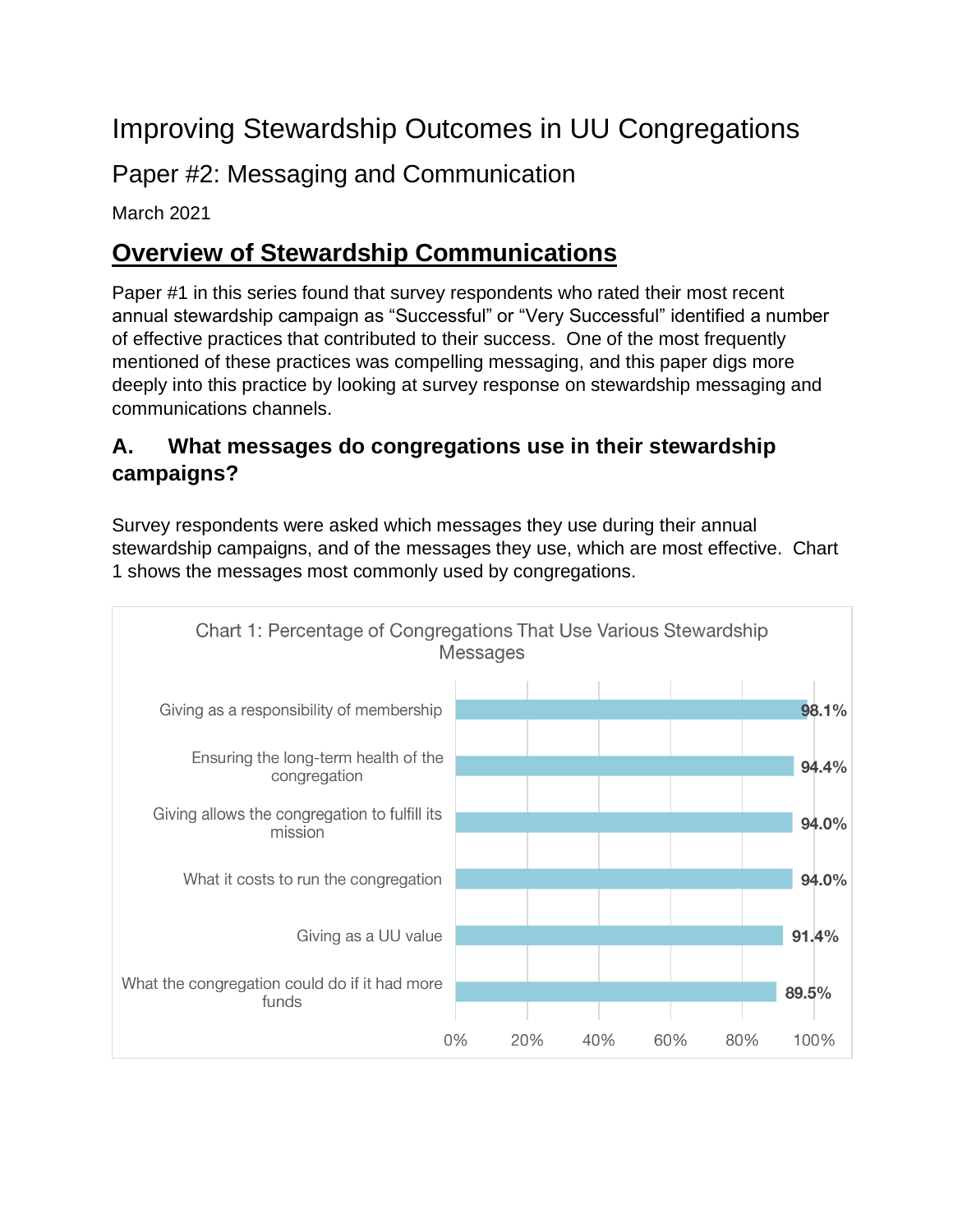The only message listed on the survey that was not used by a substantial majority of congregations was the availability of matching gifts, with only 46% of congregations indicating that they use this message. However, this response varied significantly by congregation size, with 51% of very large congregations, 44% of large congregations, and 35% of medium congregations indicating that they use the message.<sup>1</sup>

In addition, a number of respondents noted in the "other" response to this question, as well as in responses to a question about what made their recent stewardship campaign a success, that they believe an important stewardship message is that we each give what we can and no gift is too small or unimportant. The quotes below give various examples of this message.

- "Every gift matters."
- "Give more if you can, less if you can't (our covid message)."
- "Proportional giving we each give what we are able"
- "People responded very favorably to 'if everyone gives as they are able, we will have what we need.'
- "We emphasized the importance of participation, the value of EVERY gift, no matter the size."

 $1$  Very large congregations are defined as those with 300 or more members. Large congregations have 200-299 members, and medium congregations have 100-199 members. Small congregations with fewer than 100 members were not included in the survey population.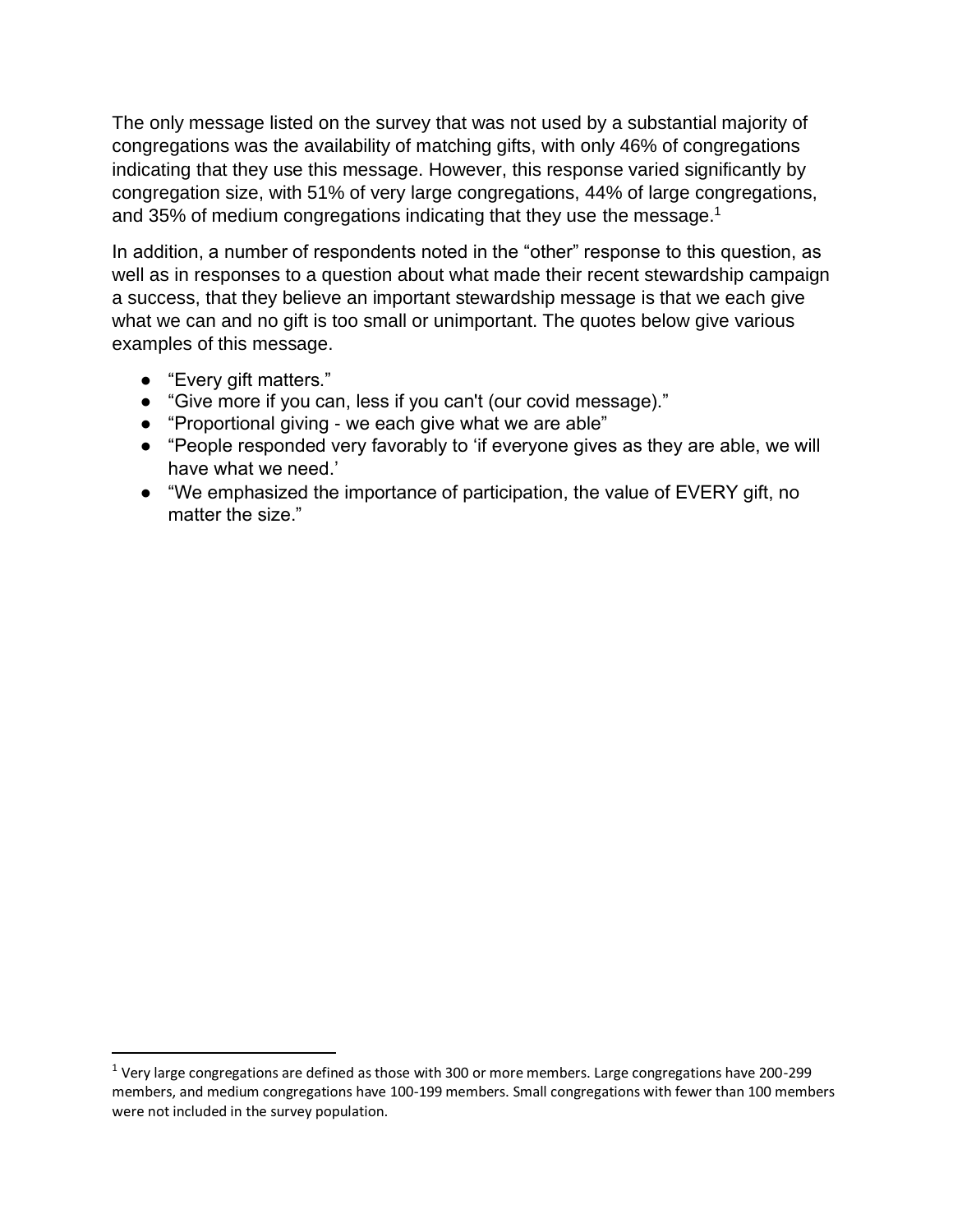### **B. Which stewardship messages do congregations see as most effective?**

In terms of effectiveness, survey respondents clearly indicated that they see the most effective message, among those listed on the survey, to be that giving allows the congregation to fulfill its mission, with 70% of respondents whose congregations use this message calling it very effective. As Chart 2 shows, 34-41% of respondents see the other messages listed as very effective, with the exception of the availability of matching gifts, which is seen as effective by only 24% of congregations that use that message.



As noted in paper #1, compelling messaging was one of the practices cited as important by survey respondents who rated their most recent annual stewardship campaign as "Successful" or "Very Successful." A number of the comments respondents made on this topic reflect the idea, noted above, that talking about how giving allows the congregation to fulfill its mission is the most effective stewardship message.

The quotes below help to illustrate this finding:

● "We emphasized all the positive things going on at our church instead of emphasizing our financial stresses."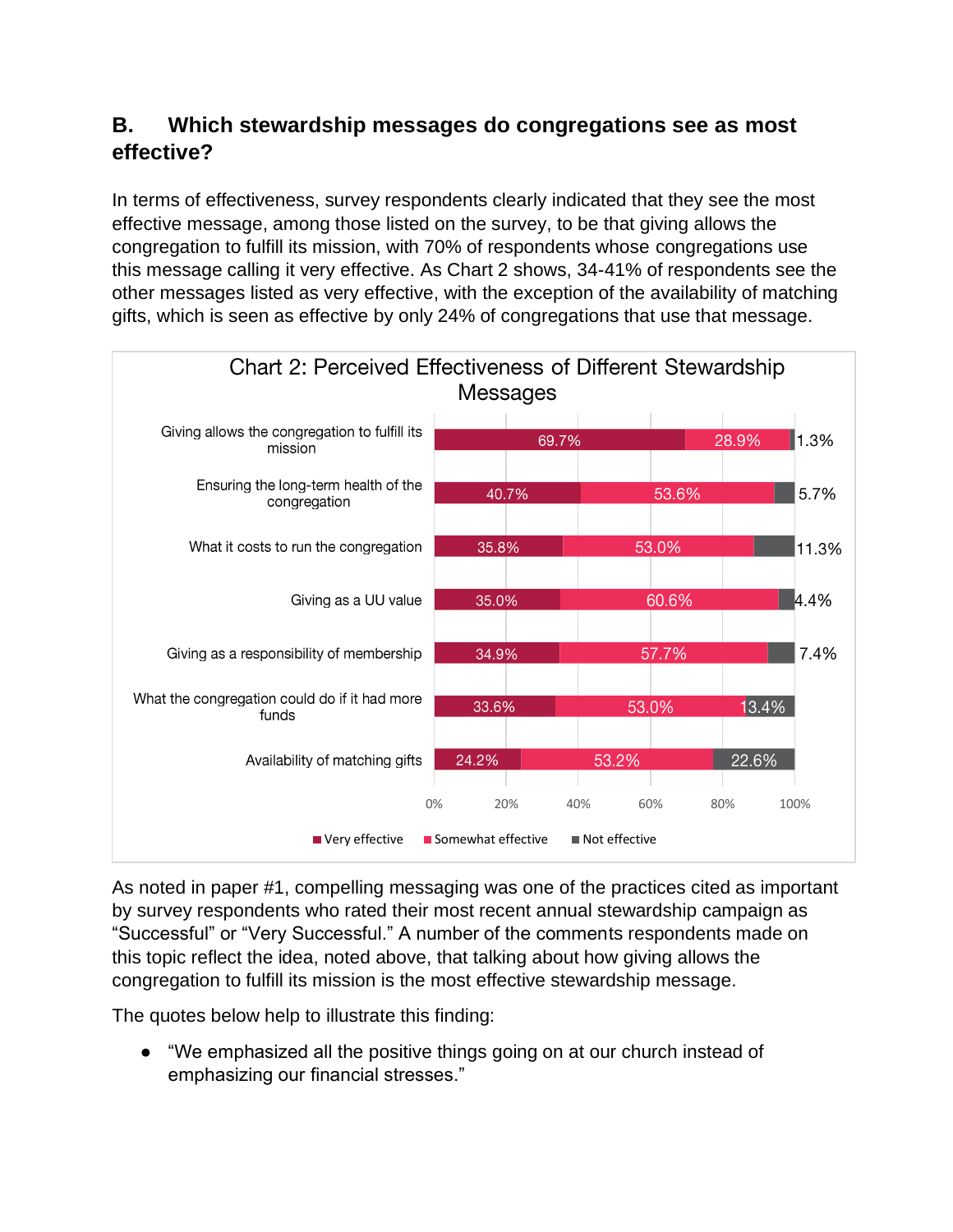- "Emphasize the positive things your church does for its members and the community rather than emphasize the financial difficulty the church might be in."
- "Stress the wonderful things we can accomplish with sufficient funds and how we can better live into our mission and vision. Do not stress how much it costs to keep the building and staff operational although mention those. "
- "It's about the mission, vision, and what can be done as a result of fundraising. Making it about the money and the bills doesn't motivate people."

## **C. Do congregations tailor their messaging to different groups?**

A substantial majority of survey respondents (83%) indicated that their congregations do tailor the stewardship messages they use when reaching out to different groups within the congregation. This practice was more common in larger congregations, with 93% of very large congregations, 83% of large congregations, and 77% of medium congregations making some effort to tailor stewardship messages.

In addition, 95% of congregations that had participated in a UUA regional stewardship training in the last two years use tailored messaging, compared with 77% of those that had not attended such a training, suggesting that the training offered by UUA regions may be encouraging congregations to expand their repertoire of stewardship communications practices.

Among congregations that do tailor their messaging, the most common groups targeted for tailored outreach are new members and individuals who did or did not pledge the previous year (see Chart 3). Of the possible groups listed on the survey, young adults were the group least often targeted with tailored messaging.

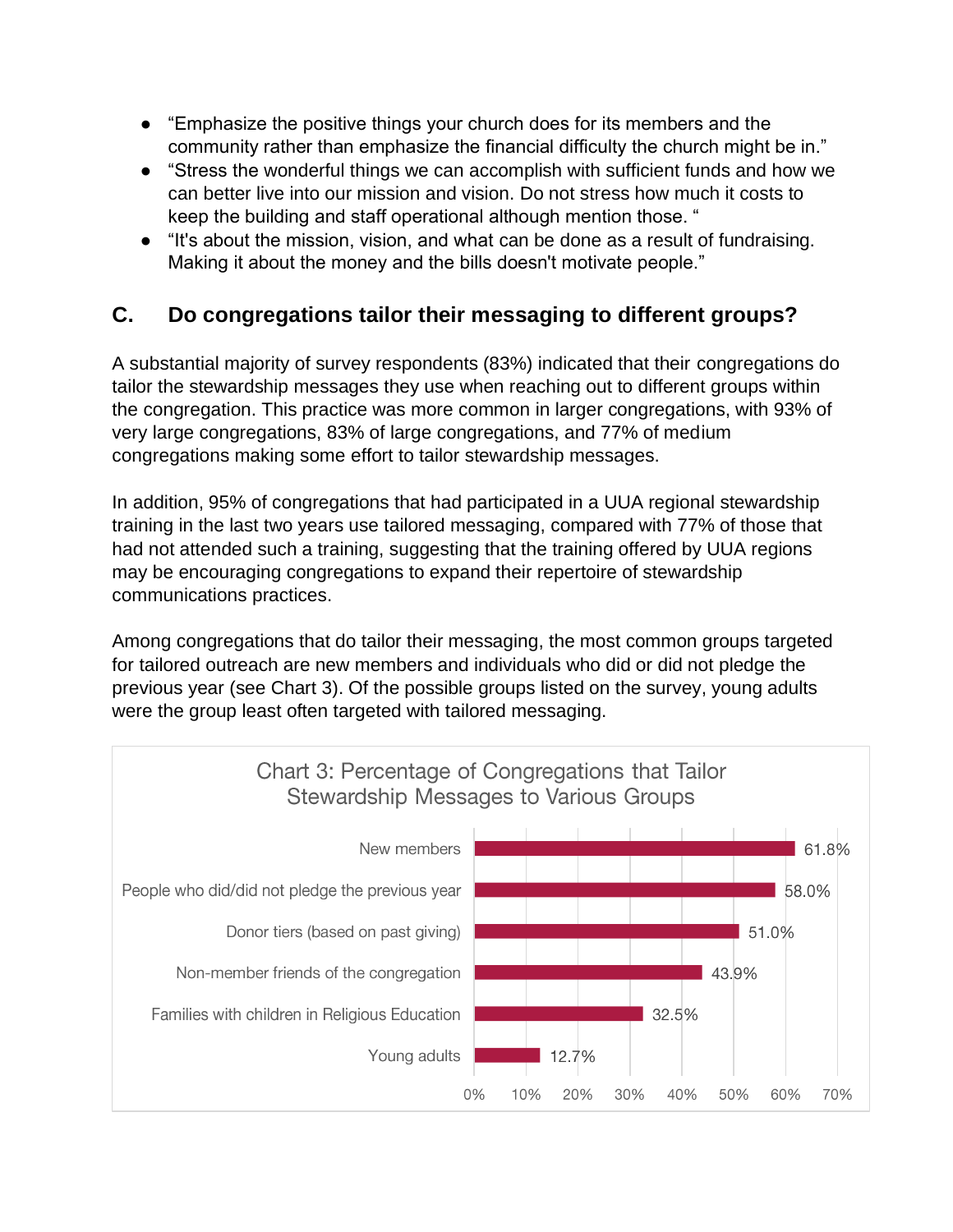Very large congregations were considerably more likely than their smaller counterparts to tailor messaging to people who did or did not give the past year, people in different donor tiers (based on past giving), and families with children in Religious Education, a finding that makes sense given the challenge of making connections with members in congregations with larger memberships.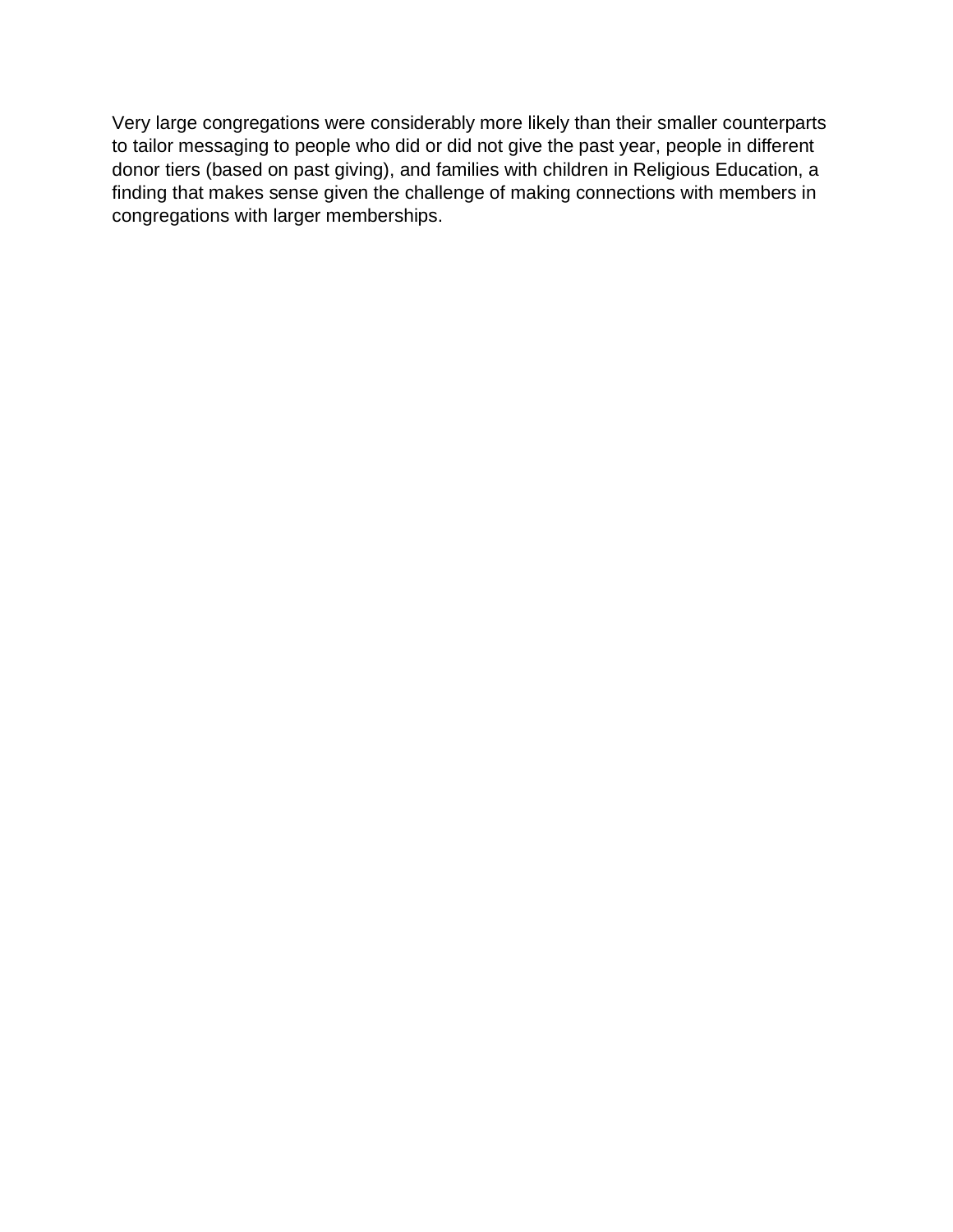#### **D. What communications channels do congregations use in their stewardship campaigns?**

As with messages, survey respondents were asked about their use of and the perceived effectiveness of various communications channels. As Chart 4 shows, congregations use a wide range of communications channels to reach their members. The most common channels, used by more than 90% of respondents were pulpit announcements, electronic newsletters, testimonials during Sunday services, and mass emails to members of the congregations. The only communications channels listed that were used by fewer than half of the responding congregations were video testimonials and social media other than a congregational Facebook page.



The use of some communications channels varied considerably by congregational size. Both very large and large congregations were more likely than medium ones to use the communications channels shown in Table 1.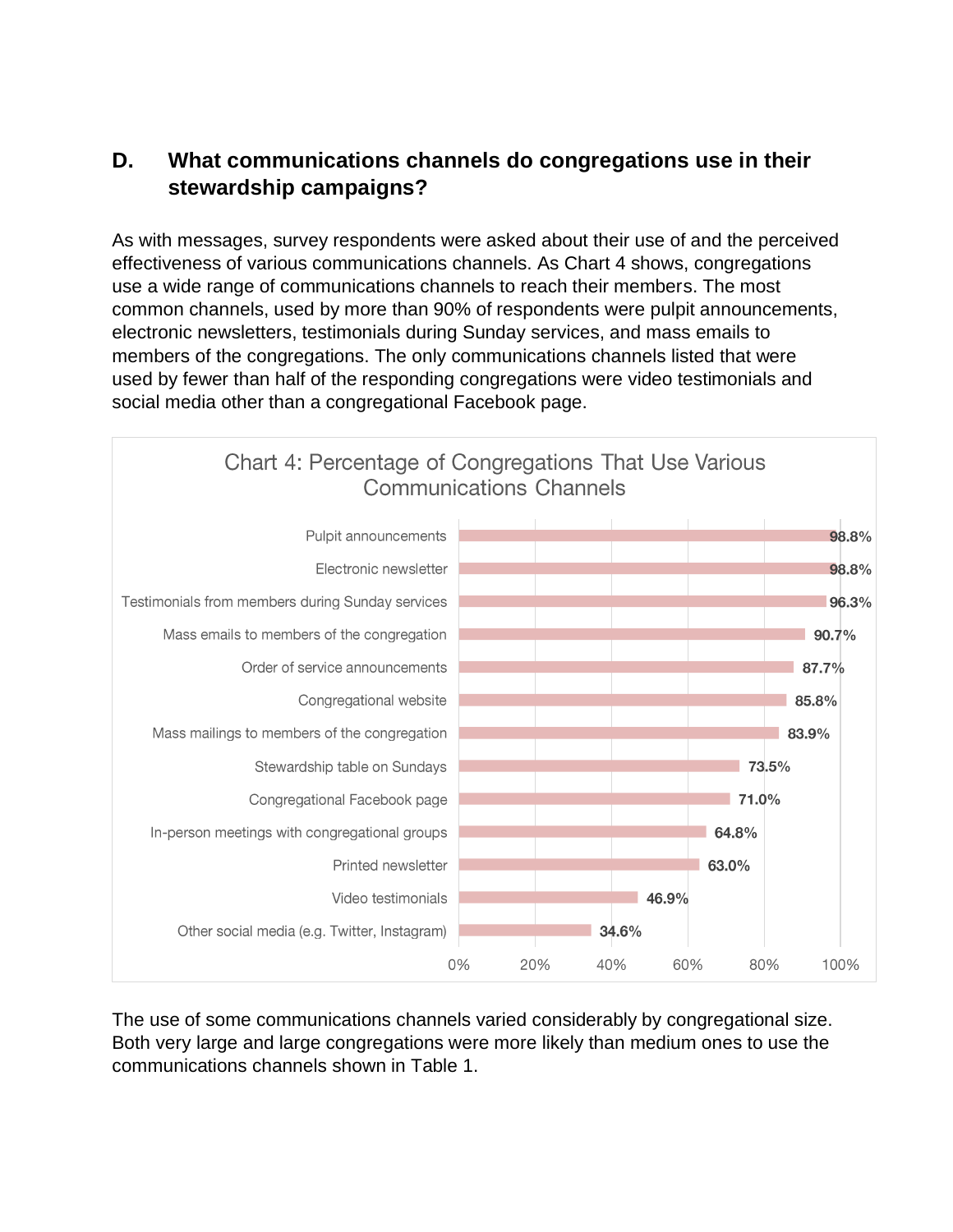Table 1: Use of Certain Communications Channels by Congregational Size

| Channel                                       | Very Large/Large<br>Congregations | <b>Medium</b><br>Congregations |
|-----------------------------------------------|-----------------------------------|--------------------------------|
| Stewardship tables at Sunday services         | 91%                               | 49%                            |
| Congregational website                        | 91%                               | 77%                            |
| In-person meetings with congregational groups | 70%                               | 51%                            |

In addition, only very large congregations tend to use video testimonials—65% of very large congregations used such testimonials, compared to only 34% of large and medium congregations.

#### **E. Which communications channels do congregations find most effective?**

As can be seen in Chart 5 (on the next page), survey respondents found many communications channels to be somewhat effective, but only testimonials from members during Sunday services and announcements from the pulpit were considered very effective by more than half of the responding congregations. Well over half of respondents felt that using social media other than a congregational Facebook page is not effective (in addition to the many congregations who indicated that they do not use this communications channel). Several respondents commented that it can be hard to judge the effectiveness of different communications channels while other noted that it's important to try to reach members in a variety of ways.

## **Effective Practices**

Some of the communication techniques seen by responding congregations as particularly effective include:

- Using a range of different messages and communications channels to reach members of the congregation, with member testimonials and pulpit announcements seen as the most effective communications channels;
- Focusing on positive messaging, with an emphasis on how contributions help the congregation achieve its mission rather than on the congregation's financial needs or difficulties; and
- Emphasizing the importance of all contributions, no matter how large or small.